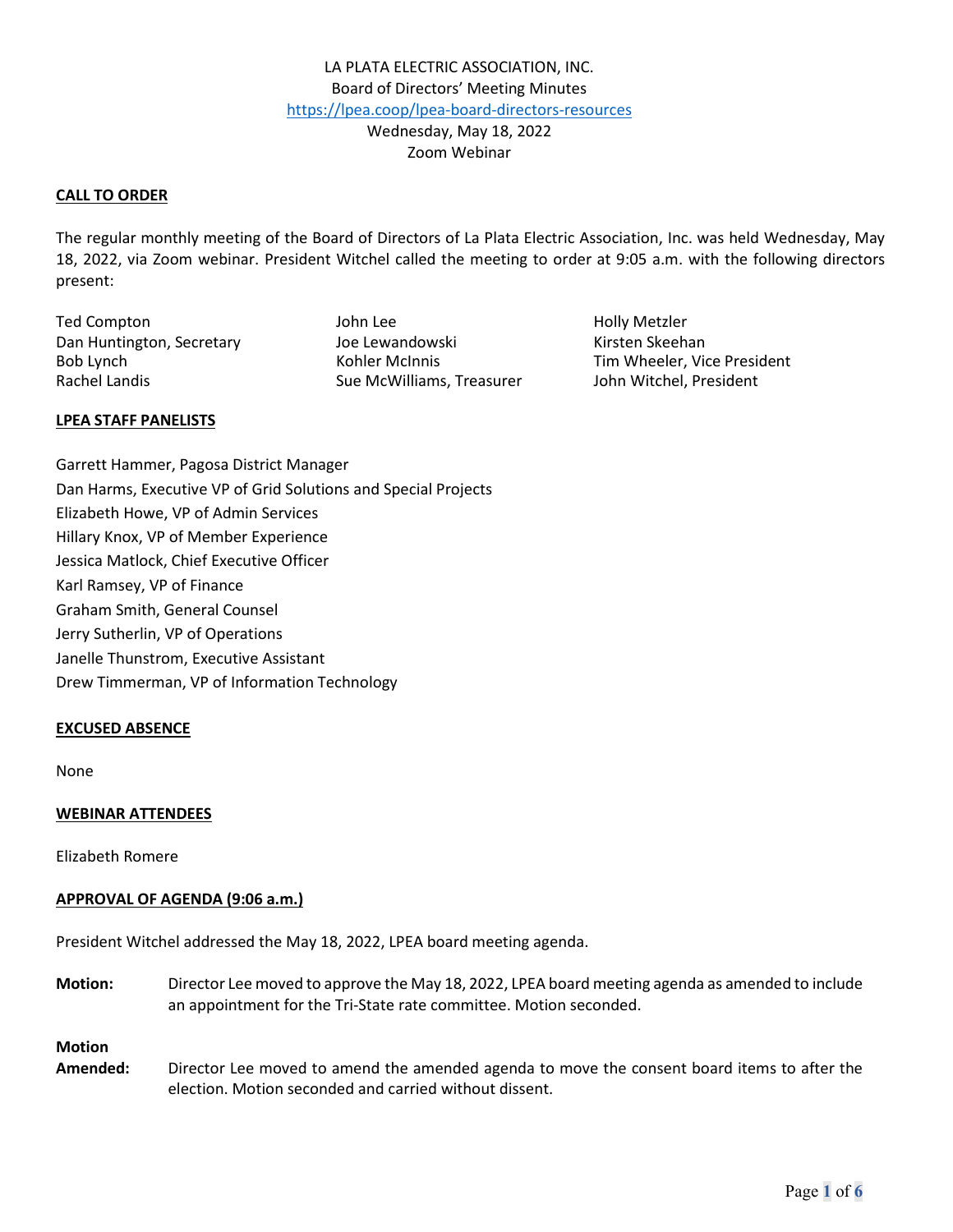# **MEMBER COMMENTS AND CONCERNS (9:11 a.m.)**

General Counsel Smith gave an overview of the ground rules for public commentary.

There was no public comment.

# **ELECTION**

# **ELECTION OF OFFICERS (9:13 a.m.)**

General Counsel Smith apprised the board of the policies and procedures for nominating and electing officers. General Counsel Smith accepted oral nominations for executive officers. Directors discussed each position and nominee, and nominees spoke about their desire and qualifications to hold the position prior to voting. General Counsel Smith accepted secret ballots for President, Vice President, Secretary, and Treasurer per the closed nominations through DirectorPoint.

## **Executive Officer Nominees**

President: John Witchel Vice President: Tim Wheeler Secretary: Dan Huntington Treasurer: Kirsten Skeehan and Sue McWilliams

Director Witchel was elected by majority vote  $(11 - 1)$  to the office of Board President; Director Wheeler was elected by majority vote (11 – 1) to the office of Board Vice President; Director Huntington was elected by majority vote (10 – 2) to the office of Board Secretary, and Director McWilliams was elected by majority vote (7 – 5) to the office of Board Treasurer.<sup>1</sup>

# **ELECTION OF LPEA REPRESENTATIVES TO FASTTRACK COMMUNICATIONS (9:42 a.m.)**

President Witchel accepted oral nominations for the LPEA Director representative to FastTrack Communications. Director Lynch moved to elect Director Wheeler as the LPEA Director representative to the FastTrack Communications Board of Directors.

#### **Acclamation**

**Vote:** President Witchel requested an acclamation vote to accept Director Wheeler as the FastTrack representative. Vote carried with all in favor.

# **ELECTION OF LPEA REPRESENTATIVES TO TRI-STATE, CREA, AND WESTERN UNITED (9:44 a.m.)**

President Witchel accepted oral nominations for the CREA representative. Director Lee moved to elect Director Metzler as the CREA Director representative.

#### **Acclamation**

**Vote:** President Witchel requested an acclamation vote to accept Director Metzler as the CREA representative and Director McWilliams as the alternate. Vote carried with all in favor.

President Witchel accepted oral nominations for the Western United Director representative. Director Huntington moved to elect Director Lee as the Western United Director representative.

 $<sup>1</sup>$  All directors were provided with a digital ballot containing the names of all directors. In the case where a sole nominee was</sup> not unanimously elected, the other vote(s) were cast in favor of a write-in candidate.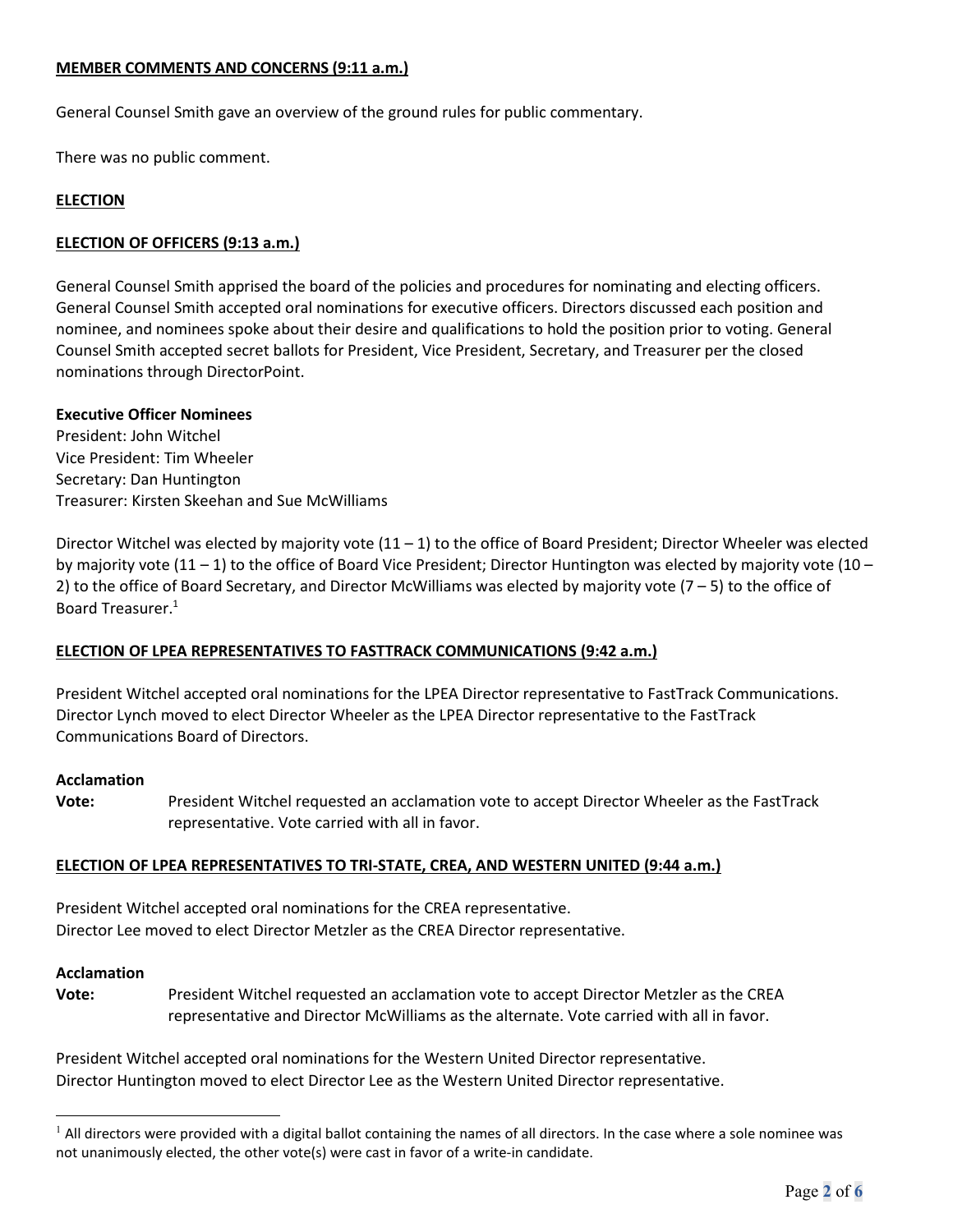# **Acclamation**

**Vote:** President Witchel requested an acclamation vote to accept Director Lee as the Western United representative and Director Skeehan as the alternate. Vote carried with all in favor.

President Witchel accepted oral nominations for the Tri-State representative. Director Lewandowski moved to elect Director McInnis as the Tri-State representative.

#### **Acclamation**

**Vote:** President Witchel requested an acclamation vote to accept Director McInnis as the Tri-State representative. Vote carried with all in favor.

## **ELECTION OF LPEA REPRESENTATIVES TO ROUND UP BOARD (9:54 a.m.)**

President Witchel accepted oral nominations for two LPEA Director representatives to the Round-Up Foundation.

Director Lewandowski moved to nominate Director McWilliams as one of the LPEA Director representatives to the Round Up Board. Director Wheeler moved to nominate Director Landis as one of the LPEA Director representatives to the Round Up Board. Director McWilliams moved to nominate Director Lee as one of the Director representatives to the Round Up Board. Director Landis moved to nominate Director Skeehan the LPEA Director representative to the Round-Up Board.

Director Landis nominated Director Metzler, who respectfully declined the nomination. Director Skeehan nominated Director Lynch, who respectfully declined the nomination. Director Wheeler nominated Director Lewandowski, who respectfully declined the nomination. Director Huntington nominated Director Compton, who respectfully declined the nomination.

**Motion:** Director Compton moved to accept a plurality instead of a majority vote for both Round-Up representatives. Motion seconded and carried with none opposed and Director Wheeler abstaining.

Director Landis was elected by majority vote to the Round-Up Board and Director Skeehan was elected by secondary majority vote to the Round-Up Board.

# **APPOINT VOTING PROXY TO FASTTRACK COMMUNICATIONS SHAREHOLDER MEETING (10:10 a.m.)**

President Witchel accepted oral nominations for LPEA Director representatives to appoint a voting proxy to the FastTrack communications shareholder meeting.

**Motion:** Director Compton moved to table this appointment until the date of the FastTrack shareholder meeting has been determined. Motion seconded and carried without dissent.

#### **APPOINT REPLACEMENT DISTRICT 4 REPRESENTATIVE TO ROUND UP BOARD (10:11 a.m.)**

President Witchel, in his capacity as a District four director, recommended Jillian Barkley as a replacement for the unexpired term of the District four director on the Round-Up board.

**Motion:** Director Compton moved to appoint Jillian Barkley as the District four director for the Round-Up board as recommended by the district four directors. Discussion ensued for the Policy Committee to review how replacements are determined for the Round-Up board. Motion seconded and carried without dissent.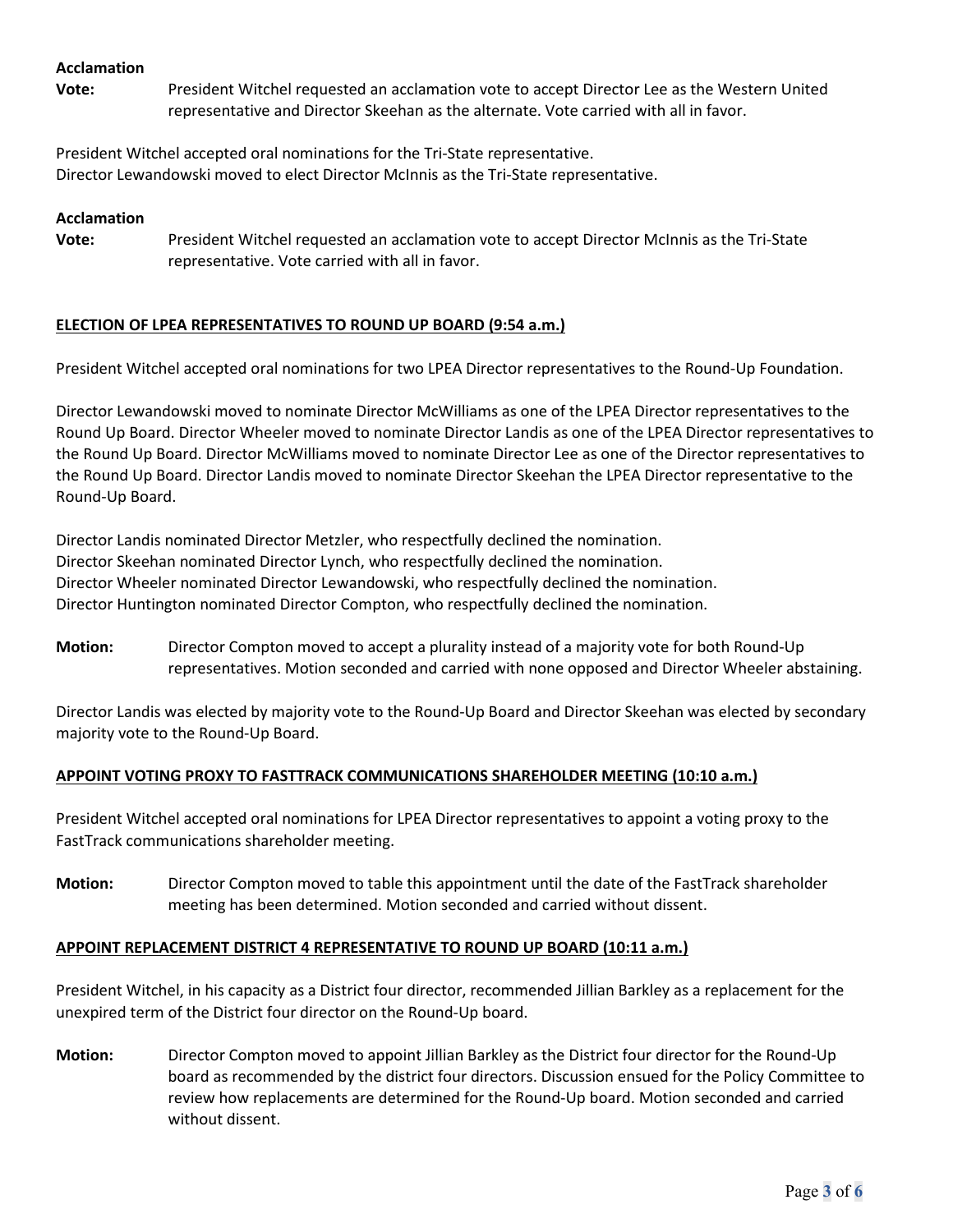# **TRI-STATE RATE COMMITTEE (10:20 a.m.)**

President Witchel accepted oral nominations for the Tri-State Rate Committee. CEO Matlock is the current representative, but due to the increased workload, she asked for a replacement.

Director Metzler nominated Kirsten Skeehan as the Tri-State Rate Committee representative.

- **Motion:** Director Compton moved to appoint Kirsten Skeehan as the Tri-State Rate Committee representative. Motion seconded and carried without dissent.
- **Motion:** Director McInnis moved to approve General Counsel Smith's request to destroy all digital ballot votes. Motion seconded and carried without dissent. All digital ballots were destroyed at this time.

President Witchel will appoint directors to the two standing committees before the next meeting.

## **CONSENT BOARD ITEMS (10:46 a.m.)**

President Witchel addressed the Consent Board Items.

**Motion:** Director McInnis moved to approve the Consent Board Items: The April Board of Directors' meeting minutes, accepting new members, Capital Credits, monthly write-offs, director travel and training requests, director expenses, and director expenditures. Motion seconded and carried without dissent.

## **CEO AND STAFF REPORTS**

#### **DIVISION DASHBOARDS (10:47 a.m.)**

CEO Matlock reported on key performance indicators for safety, reliability, finance, communications and outreach, beneficial electrification, and information technology. The division dashboard was made public prior to the board meeting. CEO Matlock and staff members took questions and suggestions related to the discussed topics.

## **FINANCE REPORT UPDATE (11:00 a.m.)**

VP of Finance Ramsey addressed the April 2022 financials. Although the equity percentage was higher than the board-approved goal of 45-50%, most financial goals were met. Cash reserves are at 14.3% of operating costs, which is also not within the board-approved range of 16 to 20%. VP Ramsey took questions from board members regarding the financial report.

#### **BOARD ACTION AGENDA**

# **FINANCE AND AUDIT COMMITTEE (FAC) UPDATE (11:09 a.m.)**

Committee Chair Lynch gave a verbal FAC update on the board-approved goals as discussed in the FAC meeting last Thursday. VP Ramsey reported on the proposed summary of board-approved goals, including adjusting cash goals to 12 - 20% and adjusting the equity goal to 40 - 55%. These proposed changes reflect current realities and industry standards. Committee Chair Lynch and VP Ramsey took questions.

**Motion:** Director Wheeler moved to adopt the revised goals and to adjust Policy 201 accordingly. Motion seconded and carried without dissent.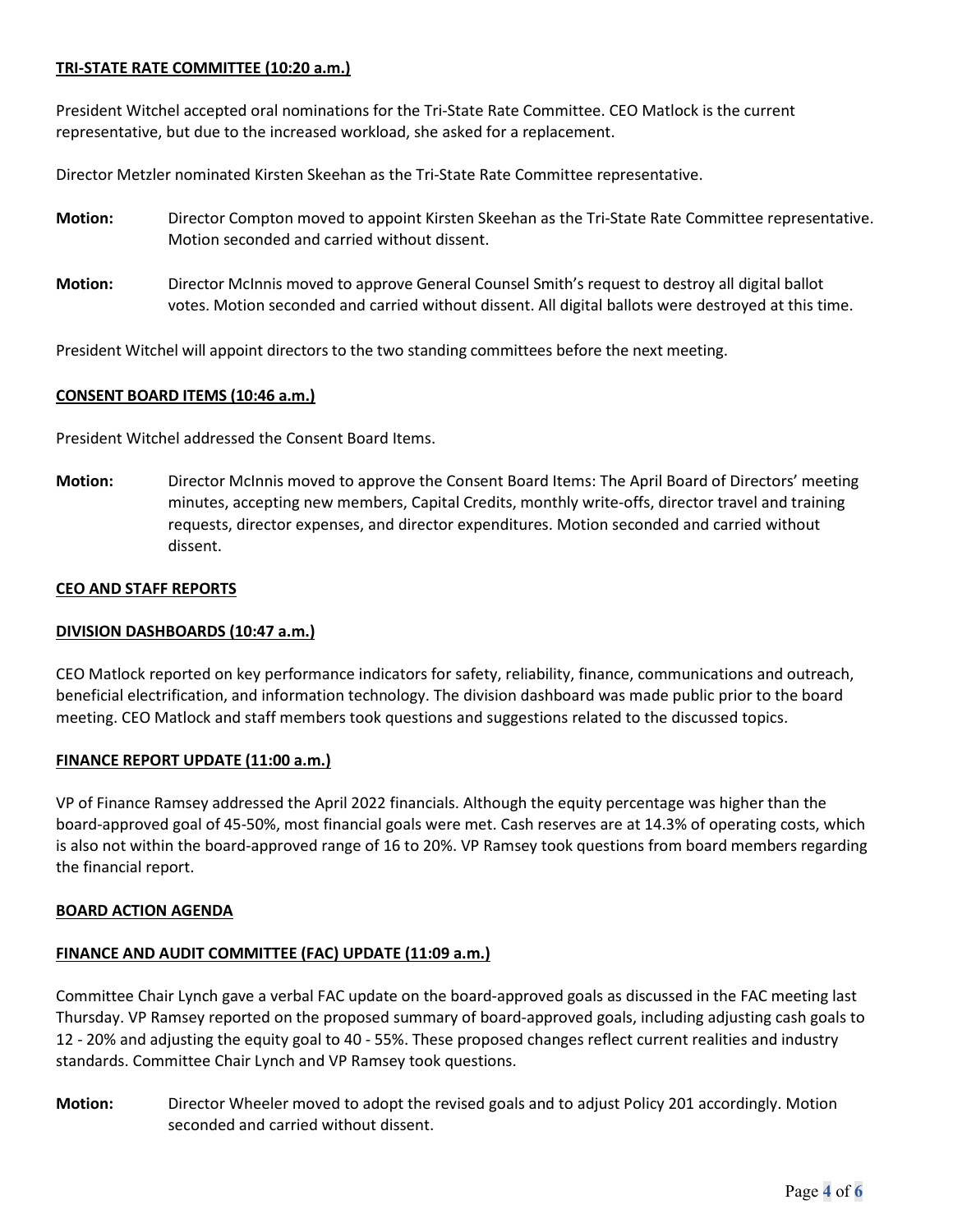- **Motion:** Director McInnis moved to approv[e Resolution 2022-07; Allocation of Patronage Capital](https://lpea.coop/sites/default/files/2022-05/RESOLUTION%202022-07%3B%20Allocation%20of%20Patronage%20Capital.pdf) as amended with spelling and grammar corrections. Motion seconded and carried without dissent.
- **Motion:** Director Lee moved to approve [Resolution 2022-08; Retirement of Capital Credits.](https://lpea.coop/sites/default/files/2022-05/RESOLUTION%202022-08%3B%20Capital%20Credit%20Retirement.pdf) Motion seconded and carried without dissent.

# **COMMITTEE ON POLICIES UPDATE (11:39 a.m.)**

Committee Chair Compton gave an update on the committee's recommendations for proposed amendments to the 300 Series Policies.

**Motion:** Director Landis moved to accept the proposed amendments to the 300 Series Policies. Discussion ensued on Director Wheeler's questions regarding policy changes. Motion seconded and carried without dissent.

## **REPORTS**

# **ATTORNEY REPORT (11:54 a.m.)**

Referring to the written report included in the board packet, General Counsel Smith highlighted work done for LPEA staff and board members since the April meeting. General Counsel Smith and other staff members took questions from board members.

## **ATTORNEY UPDATE OF FERC, ADAMS COUNTY, AND COPUC ACTIONS (12:32 p.m.)**

Matthew Larson, Outside Counsel for LPEA, advised on the status of the cases related to Tri-State's wholesale electric rates and exit fee at the Federal Energy Regulatory Commission (FERC), the Colorado Public Utilities Commission (CoPUC), and Adams County District Court.

# **EXECUTIVE SESSION (12:33 p.m.)**

President Witchel requested a motion to move into an executive session to discuss litigation matters.

**Motion:** Director Landis moved to enter an executive session to discuss litigation matters. Motion seconded and carried without dissent.

Director McInnis recused himself from part of the Tri-State litigation strategy discussion during the executive session because of a possible conflict with his role as a Tri-State board representative.

The board remained in executive session from 12:37 p.m. to 1:16 p.m.

#### **BOARD ACTIONS RESULTING FROM EXECUTIVE SESSION (1:17 p.m.)**

There was no action from the executive session.

#### **REPORTS (Continued)**

# **ATTORNEY REPORT (1:19 p.m.)**

General Counsel Smith continued to highlight his work and take all questions from board members regarding his written report.